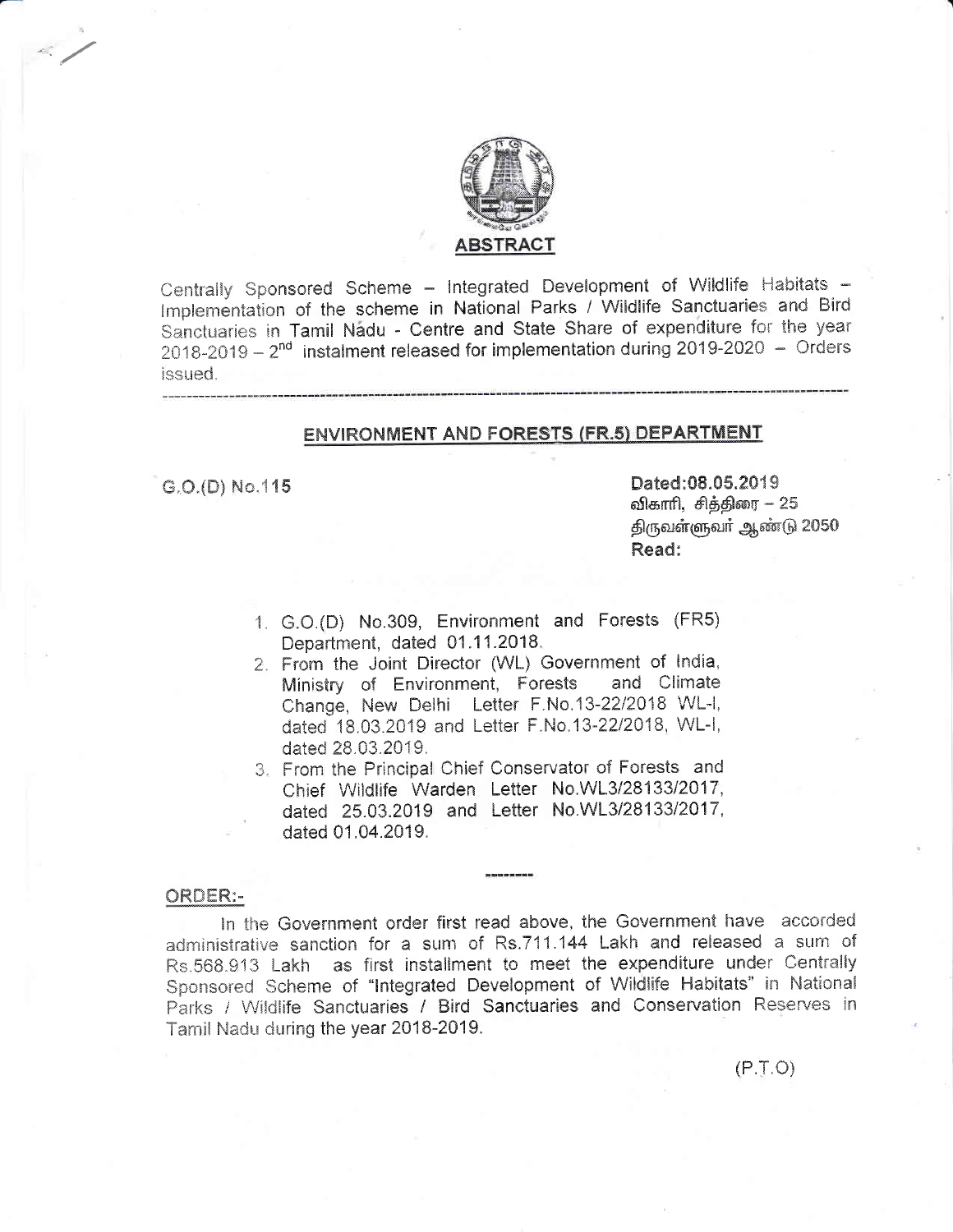2. The Government of India, Ministry of Environment and Forests in their letters second read above have conveyed their sanction and released a sum of Rs.38.5522 Lakh and Rs.18.4120 Lakh as second and final installment for implementation of Integrated Development of Wildlife Habitats in 21 National Parks / Wildlife Sanctuaries, Bird Sanctuaries and Conservation Reserves in Tamil Nadu for completion of balance work for the year 2018-2019.

3. The Principal Chief Conservator of Forests and Chief Wildlife Warden has therefore requested the Government to sanction a sum of Rs.94.938 lakh  $(2^{nd}$ installment amount of Rs.56.9642 Lakh from the Central share +  $2^{nd}$  installment amount of Rs.37.9738 lakh from the State share (i.e. 20% of overall state share) as second and final installment for implementation of the scheme of Integrated Development of Wildlife Habitats" schemes in 21 National Parks / Wildlife Sanctuaries / Bird Sanctuaries / Conservation Reserves in Tamil Nadu for completion of balance work for the year 2018-2019, for implementation during the year 2019-2020.

The Government, after careful consideration, release a sum of Ba Rs.94.938 Lakh (Rs.56.9642 Lakh from the Central share + Rs.37.9738 Lakh from the State share (i.e. 20% of overall state share) as second and final installment for implementation of the scheme of "Integrated Development of Wildlife Habitats" in 21 National Parks / Wildlife Sanctuaries / Bird Sanctuaries and Conservation Reserves Tamil Nadu for completion of balance work pertaining to the year 2018-2019 for implementation during the year 2019-2020 as detailed below:-

(Rs. in Lakhs)

| SI.<br>No.     | Name of the Scheme                     | $2nd$ installment<br>Central Share<br>Released 20% | 2 <sup>nd</sup> installment<br>State Share to be<br>Released 20% | Total<br>amount |
|----------------|----------------------------------------|----------------------------------------------------|------------------------------------------------------------------|-----------------|
| $\star$        | $\overline{2}$                         | 3                                                  | 4                                                                | 5               |
| $\sim$         | Mukurthy National Park                 | 3.7950                                             | 2.5300                                                           | 6.325           |
| $\overline{2}$ | <b>Guindy National Park</b>            | 3.7176                                             | 2.4814                                                           | 6.199           |
| $\overline{3}$ | Vallanadu Black buck<br>Sanctuary      | 2.0912                                             | 1.3918                                                           | 3.483           |
| 4              | Kanyakumari Wildlife<br>Sanctuary      | 4.8628                                             | 3.2392                                                           | 8.102           |
| 5              | <b>Vedanthangal Birds</b><br>Sanctuary | 3.1510                                             | 2.1030                                                           | 5.254           |
| 6              | Karikili Birds Sanctuary               | 2.7360                                             | 1.8250                                                           | 4.561           |
| 7              | <b>Pulicat Birds Sanctuary</b>         | 2.1920                                             | 1.4660                                                           | 3.658           |
| 8              | Vellode Birds Sanctuary                | 1.6440                                             | 1.0950                                                           | 2.739           |
| 9              | Karaivetti Bird Sanctuary              | 1.4160                                             | 0.9440                                                           | 2.360           |
| 10             | Koonthankulam Birds                    | 1.7460                                             | 1.1640                                                           | 2.910           |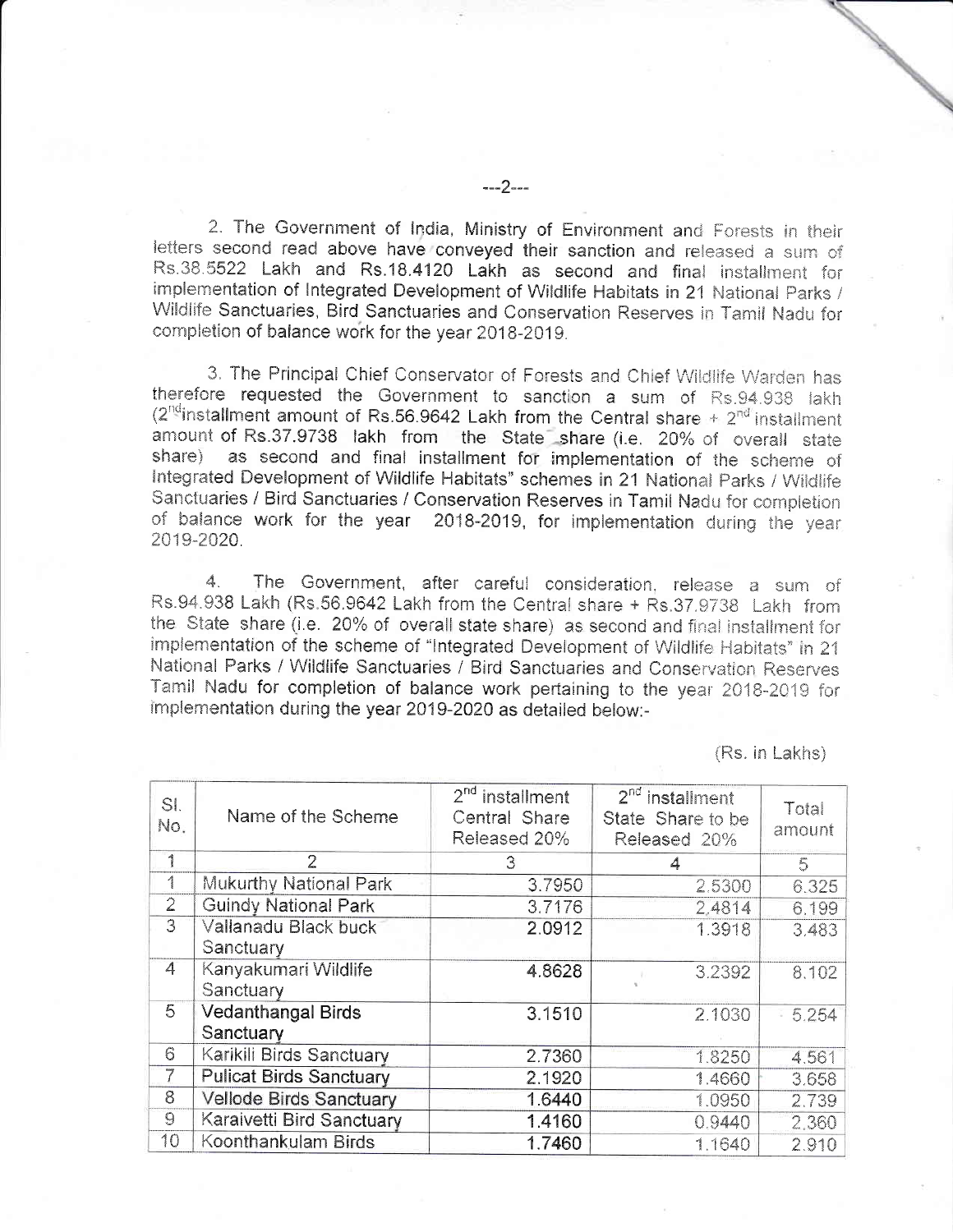| SI.<br>No.               | Name of the Scheme                                            | $2nd$ installment<br>Central Share<br>Released 20% | $2nd$ installment<br>State Share to be<br>Released 20% | Total<br>amount |
|--------------------------|---------------------------------------------------------------|----------------------------------------------------|--------------------------------------------------------|-----------------|
| $\overline{\phantom{a}}$ | $\overline{2}$                                                | $\overline{3}$                                     | 4                                                      | 5               |
|                          | Sanctuary                                                     |                                                    |                                                        |                 |
| 11                       | <b>Thirupudaimaruthur Bird</b><br><b>Conservation Reserve</b> | 1.0450                                             | 0.6940                                                 | 1.739           |
| 12                       | Kodaikanal Wildlife<br>Sanctuary                              | 4.8052                                             | 3.2028                                                 | 8.008           |
| 13                       | Gangaikondan Spotted<br><b>Deer Sanctuary</b>                 | 2.4740                                             | 1.6470                                                 | 4.121           |
| 14                       | Suchindrum-Theroor<br>Managudy Conservation<br>Reserve        | 2.8764                                             | 1.9196                                                 | 4.796           |
| 15                       | <b>Gulf of Mannar Marine</b><br>National Park                 | 5.6470                                             | 3.7640                                                 | 9.411           |
| 16                       | <b>Grizzled Squirrel</b><br>Sanctuary                         | 5.9584                                             | 3.9686                                                 | 9.927           |
| 17                       | Chithrangudi Bird<br>Sanctuary                                | 1.6242                                             | 1.0808                                                 | 2.705           |
| 18                       | Kanjirankulam Bird<br>Sanctuary                               | 1.4392                                             | 0.9588                                                 | 2.398           |
| 19                       | Melaselvanur-<br>Keelaselvanur Bird<br>Sanctuary              | 1.3290                                             | 0.8900                                                 | 2.219           |
| 20                       | <b>Therthangal Bird</b><br>Sanctuary                          | 1.5400                                             | 1.0240                                                 | 2.564           |
| 21                       | Sakkarakottai Bird<br><b>Sanctuary</b>                        | 0.8742                                             | 0.5848                                                 | 1.459           |
|                          | <b>TOTAL</b>                                                  | 56.9642                                            | 37.9738                                                | 94.938          |

5. The expenditure sanctioned in para 4 above shall be debited to the following head of account:-

"4406 - Capital outlay on Forestry and Wildlife - 02 Environmental Forestry and Wildlife - 110 Wildlife - Schemes shared between State and Centre - UR Wildlife Sanctuary - 416 Major works -01 Major works

(IFHRMS DPC:4406 02 110 UR 41601) (Old DP code 4406 02 110 TJ 1607)"

6. The Principal Chief Conservator of Forests and Chief Wildlife Warden shall ensure that the terms and conditions laid down by the Government of India in their letters second read above should be followed strictly. He is also advised to observe economy measures so as to keep the actual expenditure to the minimum. The Principal Chief Conservator of Forests and Chief Wildlife Warden is also instructed to